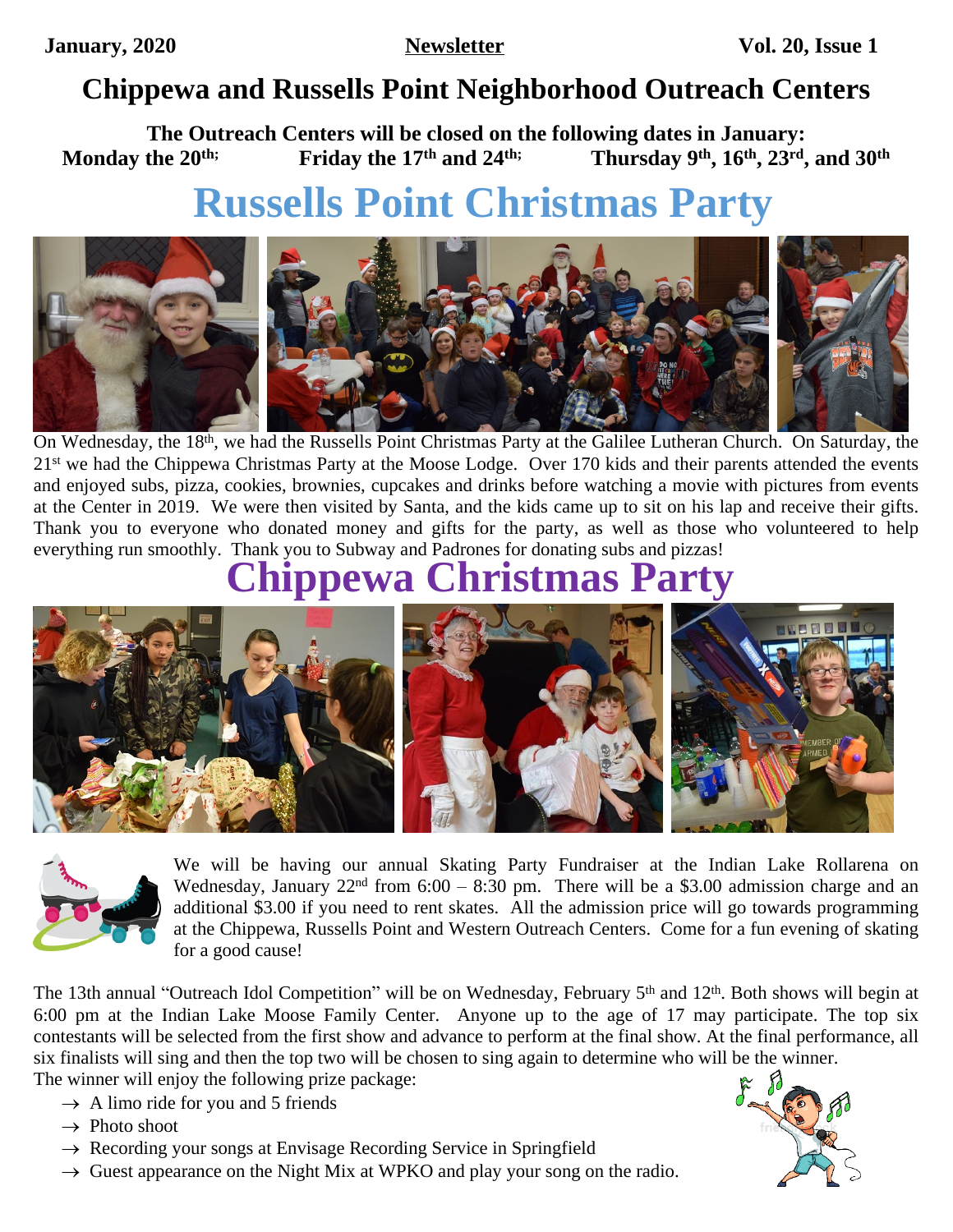#### **Chippewa Upcoming Events**

- \* **Food and Nutrition with MacKenzie ~** *Tuesday, January 7th at 4:30 pm.*
- \* **Movie Nights**  $\sim$  *Friday, January 10<sup>th</sup> and 31st at 3:30 pm.*
- \* **Activity with Justin ~** *Monday, January 13th at 4:30 pm.*
- \* **Saving Money Program ~** *Monday, January 27th at 4:30 pm.*
- \* **Healthy Choices with Deb ~** *Wednesday, January 29th at 4:30 pm.*
- \* **Birthday Party** ~*Tuesday, January 28th at 4:00 pm*

#### **Russells Point Upcoming Events**

- \* **Food and Nutrition with MacKenzie ~** *Monday, January 7th at 6:00 pm.*
- \* **Activity with Justin ~** *Monday, January 13th at 6:00 pm.*
- \* **Saving Money Program ~** *Monday, January 27th at 6:00 pm.*
- \* **Healthy Choices with Deb ~** *Wednesday, January 29th at 6:00 pm.*
- \* **Birthday Party** ~ *Wednesday, January 29th at 6:00 pm*



- All the individuals and organizations that sponsored families and either purchased Christmas gifts or donated gift cards and money to be used to purchase gifts for families in need.
- The following people for donating gift cards/money to be used at the center for trips and Christmas gifts: Marilyn Klinker & family, Brenda Moots, Bev Gross, Bud Christman, Fran Sipple, Sheila Urban Dever, and Hilary Wickline.
- The following organizations for putting up 'Angel Trees' for the kids to receive Christmas gifts: The Depot, The Indian Lake Church of the Nazarene, Galilee Lutheran Church, Huntsville Presbyterian Church, Huntsville Lions Club, OSU Extension Office, and Indian Lake School Staff and students.

• The following people who volunteered their time to help the kids with their homework at Chippewa and RP **Outreach** 

Centers: Suzy Mallory, Mary Jean Kohler, Donald Willis, Deb Orr, Alli Knapp, Shelley & Tim Moebs.

- Richwood Bank for donating cookies.
- Deb Orr for coming to both Centers for the 'Healthy Choices' program.
- Justin Bower for coming to do fun science experiments with the kids at both Centers.
- MacKenzie Myers for coming to talk with the kids about the Farmers Market, food and nutrition.
- Subway of Indian Lake for donating subs for the Christmas Parties.
- Padrone's pizza for donating pizzas to the Chippewa Center.
- ●Women of the Moose for donating five hams and food boxes for the families in need.
- ●Indian Lake Elementary for the book bags.

### **Happy Birthday!**

Jazmyn Harris ~ 1<sup>st</sup> Kyler Barcus ~ 2<sup>nd</sup> Chloe Jones~ 5<sup>th</sup> Brandon Haney~ 6<sup>th</sup> Harlyn Barcus~ 15<sup>th</sup> Addison Wilgus~27<sup>th</sup> Trinity Koch and Fancy Parker~ 29<sup>th</sup>

## **Chippewa Outreach Center**<br>
13976 Ironwood Avenue in Lakeview<br>
201 Lincoln Boulevard in Russells Point

13976 Ironwood Avenue in Lakeview 301 Lincoln Boulevard in Russells Point Phone: 937-843-9283 Fax: 937-843-9283 Phone: 937-843-9283 Fax: 937-843-9283 Monday through Friday 9:30 am to 5:30 pm Mondays and Wednesdays from 6:00-7:30 pm